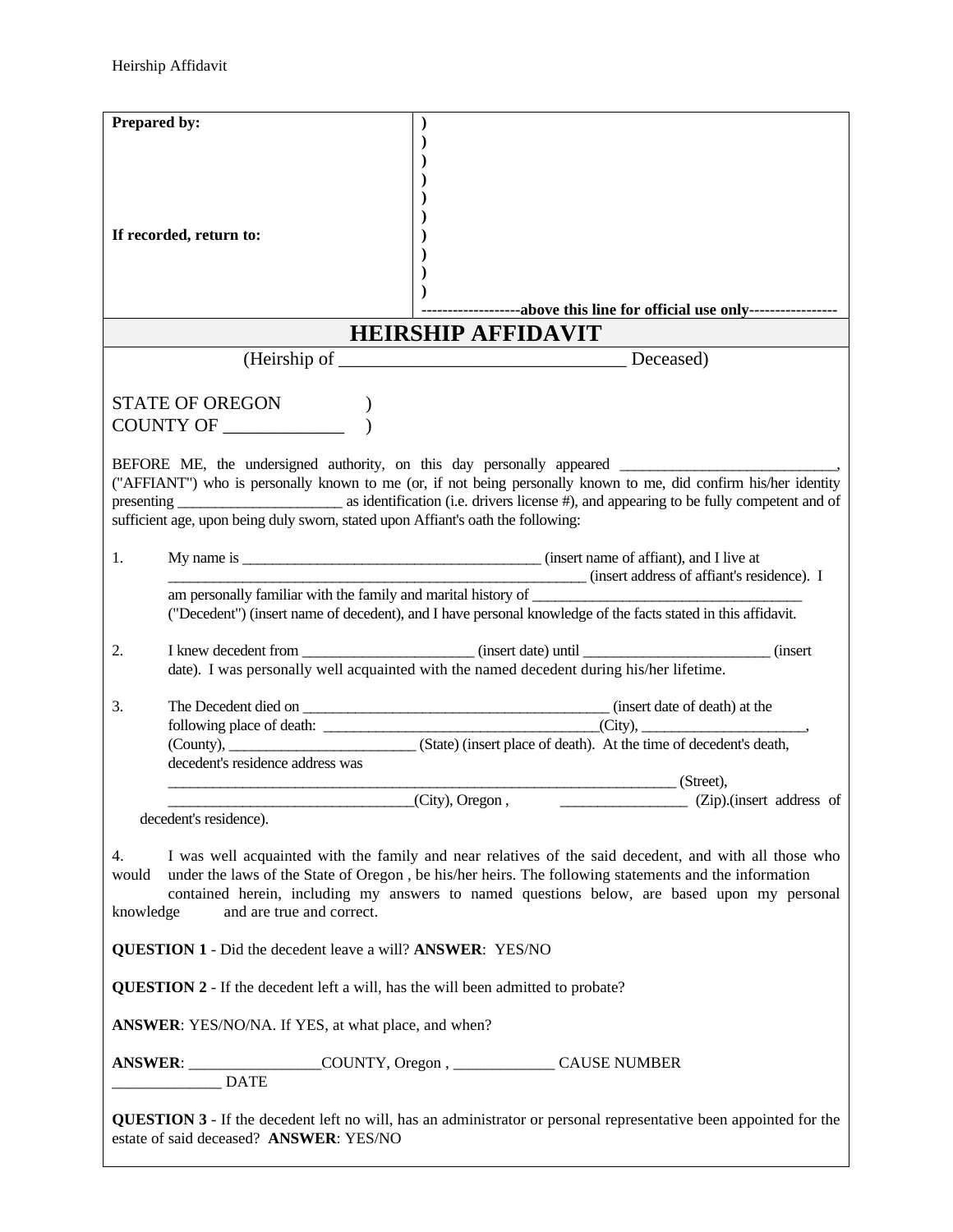**QUESTION 4** - If an administrator or personal administrator has been appointed, give the County in which the proceedings are pending, and the name and address of the administrator or personal representative.

# **ANSWER**:

| <b>COUNTY</b>                                                                                                                                                                                                                                                                                                                                | <b>NAME</b>                                                                                                                   | <b>ADDRESS</b>       |  |  |
|----------------------------------------------------------------------------------------------------------------------------------------------------------------------------------------------------------------------------------------------------------------------------------------------------------------------------------------------|-------------------------------------------------------------------------------------------------------------------------------|----------------------|--|--|
|                                                                                                                                                                                                                                                                                                                                              |                                                                                                                               |                      |  |  |
|                                                                                                                                                                                                                                                                                                                                              |                                                                                                                               |                      |  |  |
|                                                                                                                                                                                                                                                                                                                                              |                                                                                                                               |                      |  |  |
|                                                                                                                                                                                                                                                                                                                                              |                                                                                                                               |                      |  |  |
| <b>CAUSE NUMBER</b>                                                                                                                                                                                                                                                                                                                          |                                                                                                                               |                      |  |  |
|                                                                                                                                                                                                                                                                                                                                              |                                                                                                                               |                      |  |  |
|                                                                                                                                                                                                                                                                                                                                              |                                                                                                                               |                      |  |  |
|                                                                                                                                                                                                                                                                                                                                              |                                                                                                                               |                      |  |  |
|                                                                                                                                                                                                                                                                                                                                              |                                                                                                                               |                      |  |  |
|                                                                                                                                                                                                                                                                                                                                              |                                                                                                                               |                      |  |  |
| $\alpha$ is $\alpha$ in $\alpha$ in $\alpha$ in $\alpha$ in $\alpha$ in $\alpha$ in $\alpha$ in $\alpha$ in $\alpha$ in $\alpha$ in $\alpha$ in $\alpha$ in $\alpha$ in $\alpha$ in $\alpha$ in $\alpha$ in $\alpha$ in $\alpha$ in $\alpha$ in $\alpha$ in $\alpha$ in $\alpha$ in $\alpha$ in $\alpha$ in $\alpha$ in $\alpha$ in $\alpha$ | $\mathbf{a}$ and $\mathbf{a}$ and $\mathbf{a}$ and $\mathbf{a}$ and $\mathbf{a}$<br>$\sim$ $\sim$ $\sim$ $\sim$ $\sim$ $\sim$ | $\sim$ $\sim$ $\sim$ |  |  |

**QUESTION 5** - Give the name and address of the surviving widow or widower of decedent.

# **ANSWER**:

| <b>NAME</b> | <b>ADDRESS</b> | If not now living, state date of |
|-------------|----------------|----------------------------------|
|             |                | death:                           |
|             |                |                                  |
|             |                |                                  |
|             |                |                                  |

**QUESTION 6** - If the decedent was married more than once, give the name(s) of the former husband or wife, and state whether said former spouse is dead or divorced.

**ANSWER**:

| <b>NAME</b> | <b>STATUS</b> (Dead or Divorced) |
|-------------|----------------------------------|
|             |                                  |
|             |                                  |

**QUESTION 7** - Give the names and places of residence of all the surviving children of deceased, together with the other information called for:

# **ANSWER**: (Give names of surviving children only)

| NAME OF CHILD | <b>ADDRESS</b> | DATE OF      | IF NOT        | HUSBAND OR WIFE |
|---------------|----------------|--------------|---------------|-----------------|
|               |                |              |               |                 |
|               |                | <b>BIRTH</b> | <b>LIVING</b> | <b>NAME</b>     |
|               |                |              | DATE OF       |                 |
|               |                |              | <b>DEATH</b>  |                 |
|               |                |              |               |                 |
|               |                |              |               |                 |
|               |                |              |               |                 |
|               |                |              |               |                 |
|               |                |              |               |                 |
|               |                |              |               |                 |
|               |                |              |               |                 |
|               |                |              |               |                 |
|               |                |              |               |                 |
|               |                |              |               |                 |
|               |                |              |               |                 |
|               |                |              |               |                 |
|               |                |              |               |                 |
|               |                |              |               |                 |
|               |                |              |               |                 |
|               |                |              |               |                 |
|               |                |              |               |                 |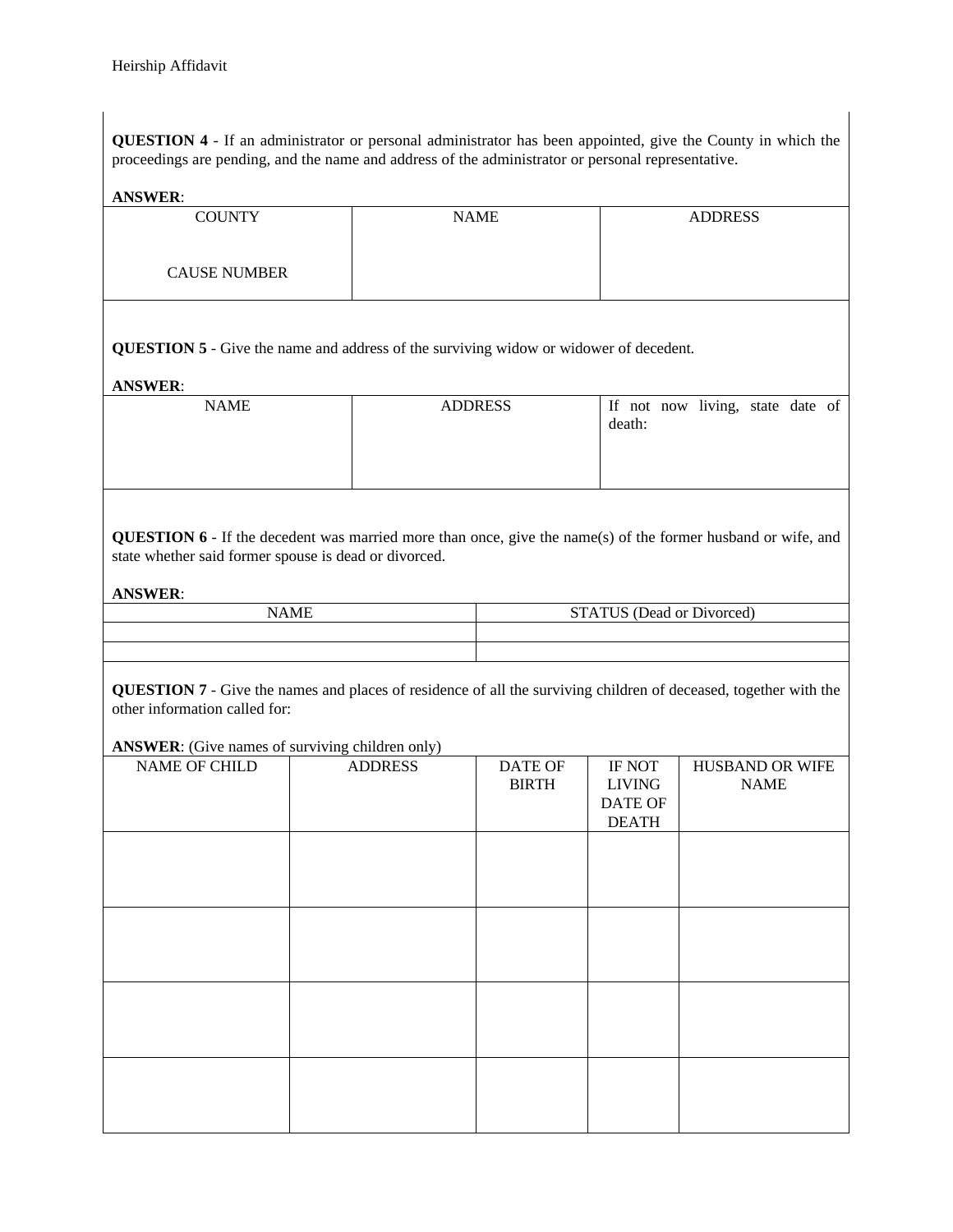**QUESTION 8** - Give the name and address of any deceased children of the decedent, together with the other information called for:

### **ANSWER**:

| <b>NAME OF CHILD</b> | <b>DATE OF</b> | DATE OF      | <b>SURVIVING</b> | DATE OF           |
|----------------------|----------------|--------------|------------------|-------------------|
|                      | <b>BIRTH</b>   | <b>DEATH</b> | HUSBAND OR WIFE  | <b>DEATH OF</b>   |
|                      |                |              | <b>NAME</b>      | SPOUSE, IF        |
|                      |                |              |                  | <b>APPLICABLE</b> |
|                      |                |              |                  |                   |
|                      |                |              |                  |                   |
|                      |                |              |                  |                   |
|                      |                |              |                  |                   |
|                      |                |              |                  |                   |
|                      |                |              |                  |                   |
|                      |                |              |                  |                   |
|                      |                |              |                  |                   |
|                      |                |              |                  |                   |
|                      |                |              |                  |                   |
|                      |                |              |                  |                   |
|                      |                |              |                  |                   |

**QUESTION 9** - Give the names and addresses of the children of any deceased son or daughter of the decedent:

#### **ANSWER**:

| NAME OF CHILD | ADDRESS OF IF NOT<br>LIVING DATE OF<br><b>DEATH</b> | DATE OF<br><b>BIRTH</b> | <b>NAME OF FATHER OR</b><br><b>MOTHER</b> |
|---------------|-----------------------------------------------------|-------------------------|-------------------------------------------|
|               |                                                     |                         |                                           |
|               |                                                     |                         |                                           |
|               |                                                     |                         |                                           |
|               |                                                     |                         |                                           |
|               |                                                     |                         |                                           |

**QUESTION 10** - Did the decedent have any adopted children, or step-children taken into his home?

**ANSWER**: YES/NO. If yes, provide their names, ages and addresses below:

| <b>NAME</b> | <b>ADDRESS</b> | AGE |
|-------------|----------------|-----|
|             |                |     |
|             |                |     |
|             |                |     |
|             |                |     |
|             |                |     |
|             |                |     |
|             |                |     |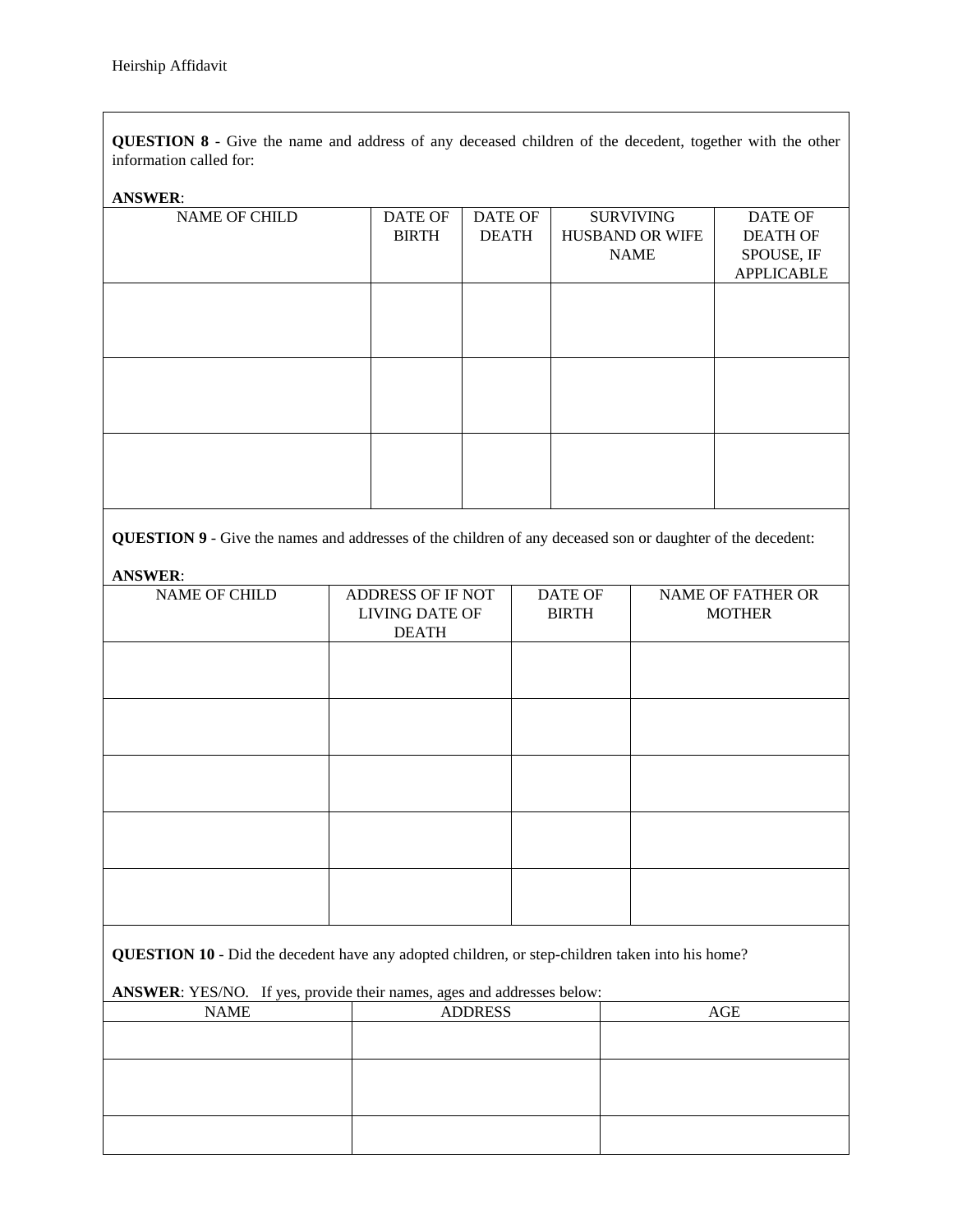**QUESTION 11** - Did the decedent have any unpaid debts? **ANSWER**: YES/NO.

If yes, provide as nearly as possible the amount of the debt and creditor and whether such debt has since been paid

# **ANSWER**:

| <b>CREDITOR</b> | <b>AMOUNT OF DEBT</b> | HAS DEBT NOW BEEN PAID |
|-----------------|-----------------------|------------------------|
|                 |                       |                        |
|                 |                       |                        |
|                 |                       |                        |
|                 |                       |                        |
|                 |                       |                        |
|                 |                       |                        |
|                 |                       |                        |
|                 |                       |                        |

**QUESTION 12** - If the decedent left no children, then give below the names and addresses (together with other information called for), or his or her surviving father, mother, brothers, sisters:

**ANSWER:**

| <b>NAME</b> | <b>RELATIONSHIP</b> | AGE | ADDRESS OR DATE OF<br><b>DEATH</b> |
|-------------|---------------------|-----|------------------------------------|
|             |                     |     |                                    |
|             |                     |     |                                    |
|             |                     |     |                                    |
|             |                     |     |                                    |
|             |                     |     |                                    |
|             |                     |     |                                    |
|             |                     |     |                                    |
|             |                     |     |                                    |

**QUESTION 13** - If the decedent left no children, spouse, mother, father, brother or sister, state all other known relatives:

## **ANSWER:**

| $\ensuremath{\mathsf{NAME}}$ | <b>RELATIONSHIP</b> | $\rm{AGE}$ | <b>ADDRESS</b> |
|------------------------------|---------------------|------------|----------------|
|                              |                     |            |                |
|                              |                     |            |                |
|                              |                     |            |                |
|                              |                     |            |                |
|                              |                     |            |                |
|                              |                     |            |                |
|                              |                     |            |                |
|                              |                     |            |                |
|                              |                     |            |                |
|                              |                     |            |                |
|                              |                     |            |                |
|                              |                     |            |                |
|                              |                     |            |                |
|                              |                     |            |                |
|                              |                     |            |                |
|                              |                     |            |                |
|                              |                     |            |                |
|                              |                     |            |                |